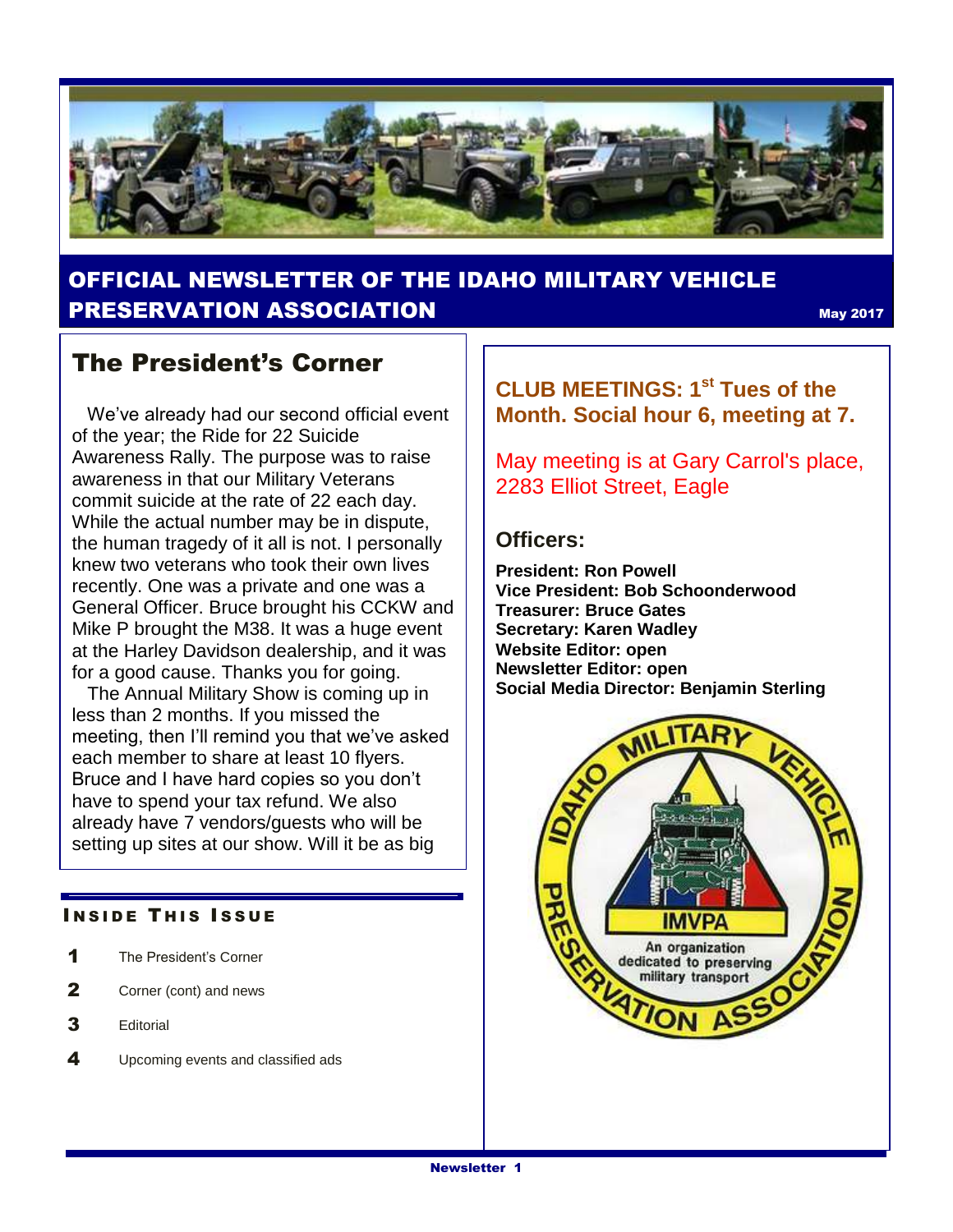as the Calif show? Er, probably not. Truth is we don't know how this change of venue and location will effect things. But we do know that change is critical as the alternative was to cancel the show. There are only a few members who carry the burden for this event. Do you want it to carry on? Then please be a volunteer. We need you. Contact me today!

 We had quite a few members go down to Calif for the show in Petaluma. Would anyone care to do a write up on how it went?

 The first quarter of the year is when we ask members to pay their dues. If you haven't, then please contact Bruce or Alex G now. For the price of 1 cup of coffee a month, you can maintain membership. Thank you to those who renewed. Your dues go back into supporting the organization.

 Finally, everyone is wondering when the Dottie Mae is going to fly. I DO NOT recommend calling Vintage Air Frame and asking. He gets dozens of such calls and emails a week I'm told. Don't get punched through the phone. When it's ready, we will be told and you will be told. I know it's the moment we've all been waiting for. Seeing an old War Bird fly for the first time is probably rarer than the upcoming total solar eclipse in August. And more exciting!

-Ron  $\frac{1}{2}$ 

# **It was in the news.**

- Send in your dues to Bruce now! - Wanted: your newsletter articles, pictures, or editorials. Send them to Ron.

- The following interesting internet links are provided by Barry M.

[http://www.horsemenflight.com](http://www.horsemenflight.com/)

**<http://www.doyletics.com/tidbits/militaryadvice.pdf> [http://www.do](http://www.doyletics.com/tidbits/militaryadvice.pdf)**

#### **[yletics.com/tidbits/militaryadvice.pdf](http://www.doyletics.com/tidbits/militaryadvice.pdf)**

- Benjamin S is our social media guru. He has merged the old facebook page into a new one. Please go out and share with friends.

# **Future Meetings:**

**May Meeting**: Larry Carrol's place; 2283 Elliot street, Eagle ID.

**June Meeting**: VP Bob's House, 1003 Lannahan Place, Caldwell **July Meeting**: no July meeting will be held due to the military show and  $4<sup>th</sup>$  of July holiday!

Location for the Military Show:

This is Harley Davidson Dealership; 2310 East Cinema Drive, Meridian ID. We will be laying out the vendor set up area at the May meeting.



### SPY PHOTO.



The 91<sup>st</sup> Division (Training) US Army Reserve has this unrestored halftrack that still sports its bumper numbers. Recently members started working on it and it started right up! It was pulled into a static display position in front of the Headquarters at Fort Hunter Liggett Calif.  $\frac{1}{2}$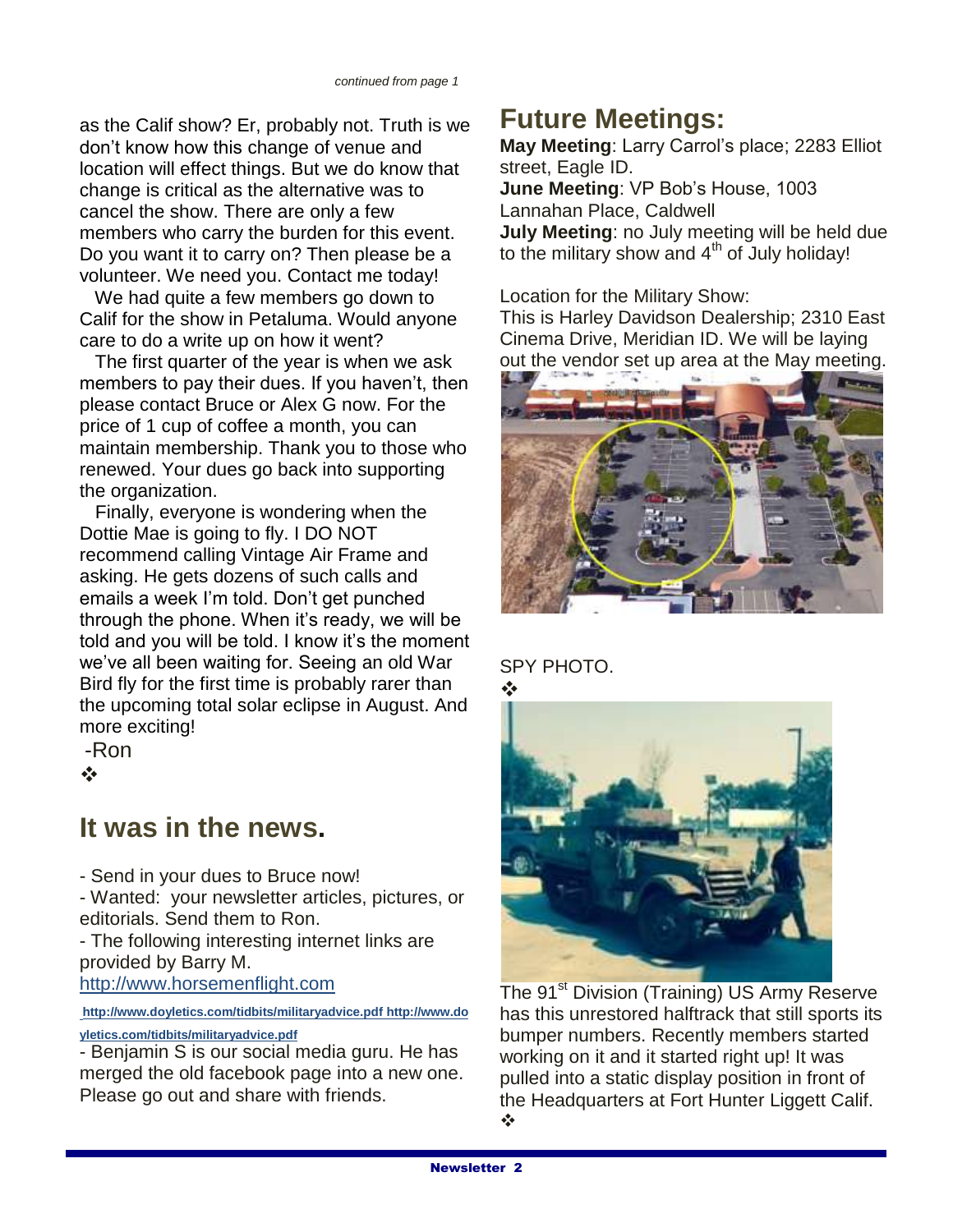# **You've seen the last of Bubba? By Ron**

 You've seen the last of Bubba. You knew Bubba was there when you restored your military vehicle. No doubt he was responsible for the faulty wiring, the sketchy body work, and the "bubbafications" to the drivetrain and suspension. You fixed all that nonsense, and he's gone now. Or is he?

 With spring comes better weather and plenty of opportunities to get out there and enjoy your military vehicle. But that means interacting with the all knowing public, and Bubba will come around to tell you everything you didn't know about your vehicle. He is not only a master fabricator and restorer, but also historian and vehicle judge! Some of the comments i've gotten while displaying my WW2 Jeep from the well meaning public make your head swim! One fellow came by, pointed to my jeep and said he drove one of those in the Army in the 1980s. Uh, that's about 40 years after they were in service! Another time this guy said he had a 1947 WW2 Jeep that he restored once! Uh, the war ended in 1945. Public schools for ya!

 I was sitting at a traffic light one day, and Bubba pulls up. He yells, "were you in Vietnam?!" I said "No, I was 1 year old then"! Then he yells "have you read We Were Soldiers? I was there!" On a few occasions, fellahs would tell me about that Jeep in a Crate that you could buy for 50\$. One gentleman told me that when he was a little kid his relative got one! He sincerely said he remembered the grease, the wood, the cosmoline, and how it came out of the crate. There were no pictures, sadly. Ah another bigfoot sighting with no proof.

 On more than one occasion guys would tell me Bantam made all the WW2 Jeeps, but Ford stole the idea. I've also been told that Willys made all Jeeps in WW2. Or that Ford made only a tiny fraction of them, so they are super rare! (Truth is Willys and Ford both held the contract to make them). About those F marked parts! Bubba said the F mark meant "FU" to Willys because Ford didn't like the competition. Truth is no one knows why Ford marked many of their parts.

The internet is also a treasure trove of genius, where there are folks lining up to tell you how your restoration is all wrong. For example I've been told the 1943 tub style tub on my jeep was wrong, because I have a 1944 year Jeep (it was made in January). Never occurred to them that they used up the stock on the assembly line I guess! This online "expert" said machine guns were not mounted on jeeps in WW2. The dozens of replies of period photos that subsequently poored in did little to change his mind.

 So you see, once your vehicle is restored you may think you've seen the last of Bubba, having corrected all of the field mods he did. But the reality is he is still out there in the public, waiting to to talk to you!

Do you have a similar experience with Bubba?